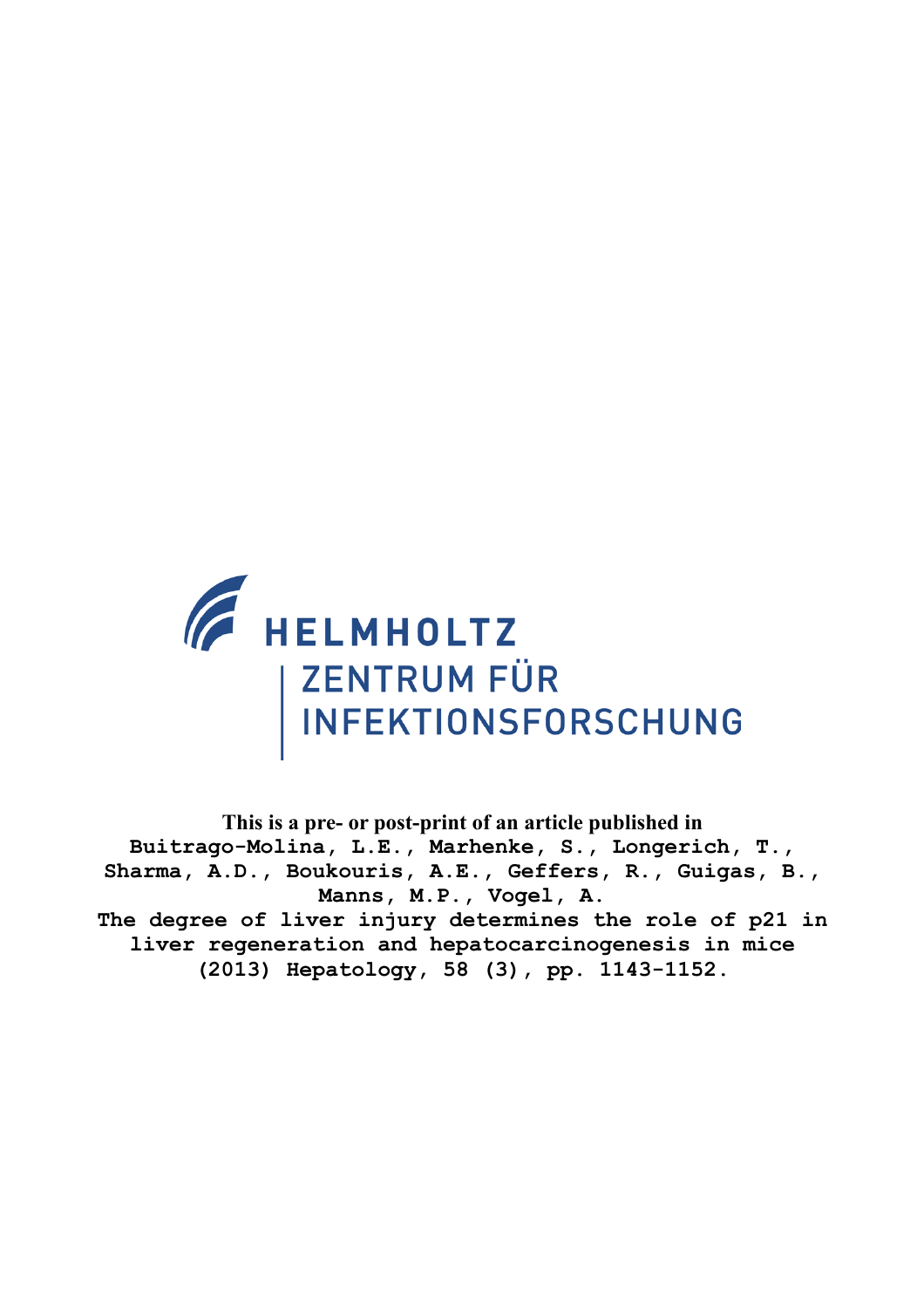# **The Degree of Liver Injury Determines the Role of p21 in Liver Regeneration and Hepatocarcinogenesis**

Laura Elisa Buitrago-Molina<sup>1§</sup>, Silke Marhenke<sup>1§</sup>, Thomas Longerich<sup>2</sup>, Amar Deep Sharma<sup>1,3</sup>, Aristeidis E. Boukouris<sup>1</sup>, Robert Geffers<sup>3</sup>, Bruno Guigas<sup>4,5</sup>, Michael P. Manns<sup>1</sup> and Arndt Vogel<sup>1</sup>

<sup>1</sup>Department of Gastroenterology, Hepatology and Endocrinology, Medical School Hannover, Hannover, Germany

<sup>2</sup>Institute of Pathology, University Hospital Heidelberg, Heidelberg, Germany

<sup>3</sup>Cluster of Excellence REBIRTH, Hannover Medical School, Hannover, Germany

<sup>4</sup>Department of Cell Biology, Helmholtz Centre for Infection Research, Braunschweig, Germany

<sup>5</sup>Department of Parasitology, Leiden University Medical Center, Leiden, The Netherlands

<sup>6</sup>Department of Molecular Cell Biology, Leiden University Medical Center, Leiden, The **Netherlands** 

§ These authors contributed equally to this work.

Total word count: 5057

5 figures with no more than 6 panels

Title: 100 characters

Abstract: 209 words

## **Contact:**

Arndt Vogel, MD Medical School Hannover Phone: +49 511 532 9590 Fax: +49 511 532 8392

## email: [vogel.arndt@mh-hannover.de](mailto:vogel.arndt@mh-hannover.de)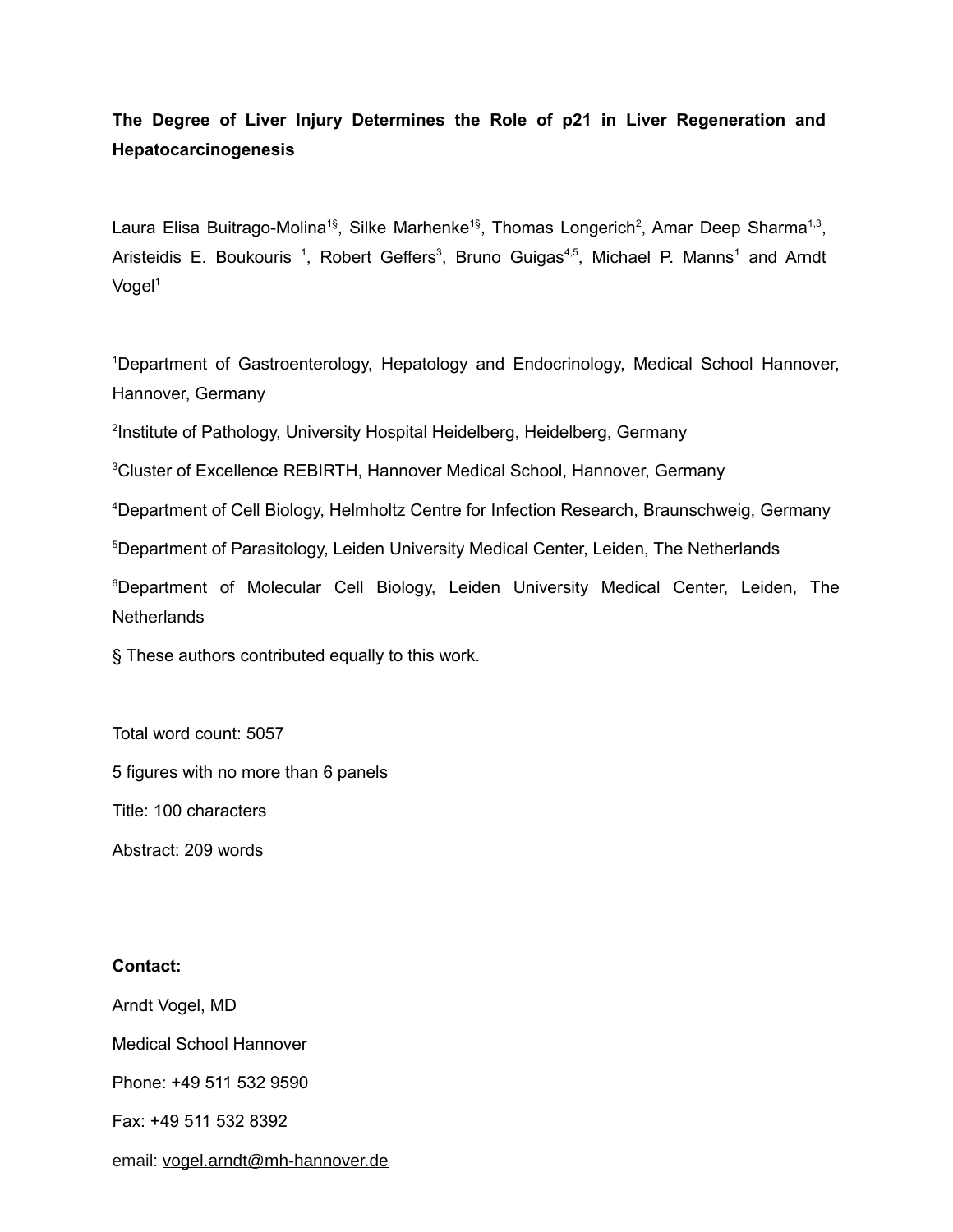## **Summary**

Hepatocellular carcinoma (HCC) frequently arises in the context of chronic injury that promotes DNA damage and chromosomal aberrations. The cyclin dependent kinase inhibitor p21 is an important transcriptional target of several tumor suppressors, which promotes cell cycle arrest in response to many stimuli. The aim of this study was to further delineate the role of p21 in the liver during moderate and severe injury and to specify its role in the initiation and progression of hepatocellular carcinoma. Deletion of p21 led to continuous hepatocyte proliferation in mice with severe injury allowing animal survival, but also facilitates rapid tumor development suggesting that control of compensatory proliferation by high levels of p21 is critical important to prevent tumor development. Unexpectedly however, liver regeneration and hepatocarcinogenesis was impaired in p21-deficient mice with moderate injury. Mechanistically, loss of p21 was compensated by activation of Sestrin2, which impaired mitogenic mTOR signaling and activated cytoprotective Nrf2 signaling. *Conclusion*: We conclude that the degree of liver injury and the strength of p21 activation determine its effects on liver regeneration and tumor development in the liver. Moreover, our data uncover a molecular link in the complex mTOR, Nrf2 and p53/p21 signaling network through activation of Sestrin2, which regulates hepatocyte proliferation and tumor development in mice with liver injury.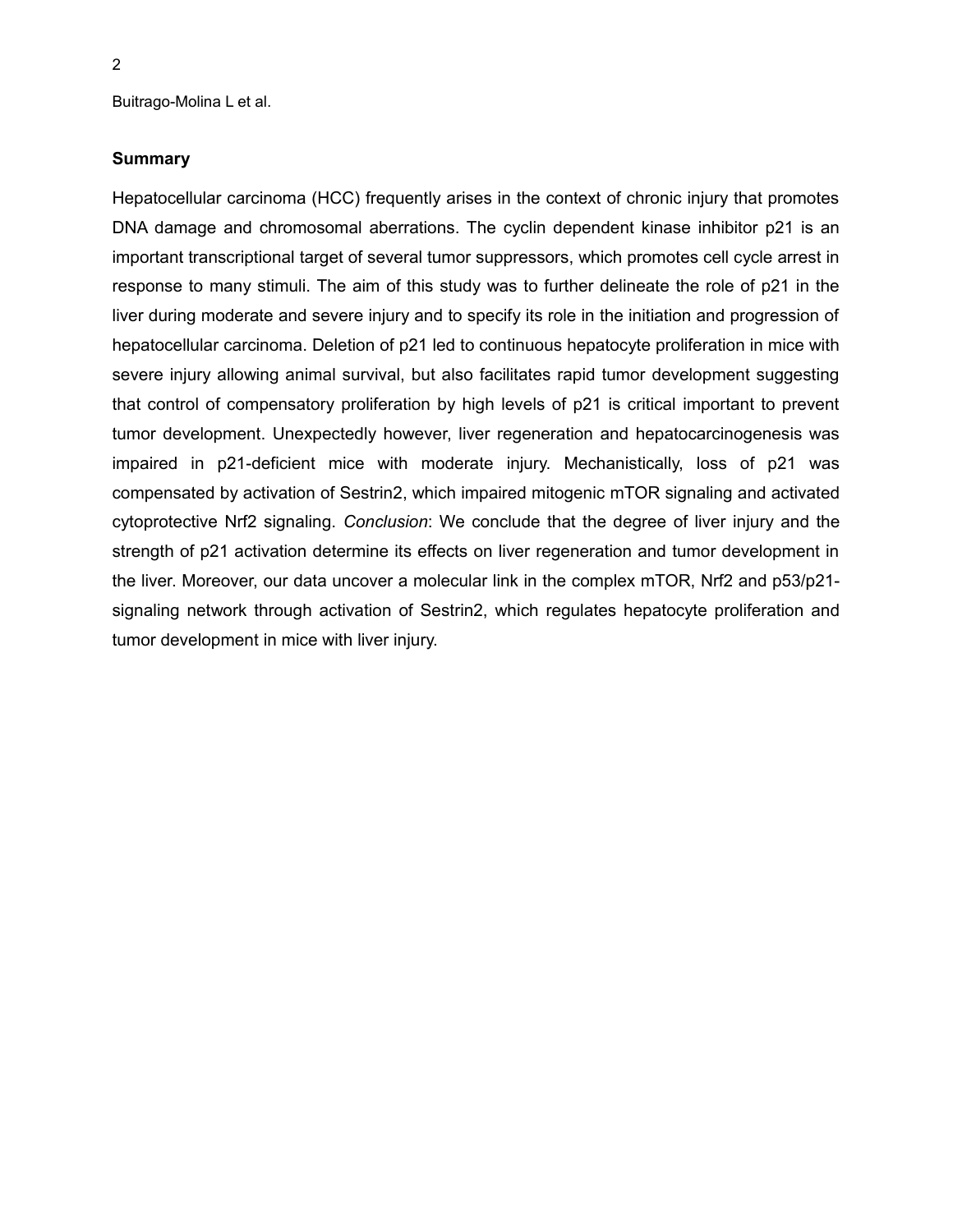#### Buitrago-Molina L et al. **Introduction**

Hepatocellular carcinoma is frequently associated with exposure to extrinsic factors that directly or indirectly induce DNA damage and chromosomal aberrations. Accumulation of DNA damage in hepatocytes ultimately leads to expanding foci of dysplastic hepatocytes, which progress to liver cancer if not rigorously controlled. ATM and ATR are serine/threonine kinases that sense DNA damage and coordinate DNA damage response pathways, most importantly p53. Activated p53 can inhibit proliferation to allow repair of DNA damage or trigger apoptosis if DNA damage is irreparable. p21 is one of the main effectors of p53 that induces cell cycle arrest and senescence in response to triggers such as DNA damage and telomere shortening by inhibiting the activity of cyclin-dependent kinase (CDK)–cyclin complexes and proliferating cell nuclear antigen (PCNA) [\(1\)](#page-13-5). Due to its ability to induce growth arrest and as one of the main targets of several tumor suppressors, p21 was also considered as a potential tumor suppressor. Furthermore, several genetic studies in mice confirmed the importance of p21 for the regulation of liver regeneration and its ability to delay tumor development in the liver  $(2-5)$ . The simple view on p21 as a tumor suppressor has however been complicated by findings that p21 can exhibit oncogenic activities in certain contexts. The first evidence for a pro-tumorigenic role of p21 came from observations that p21 suppresses apoptosis of thymic lymphoma cells thereby accelerating tumor growth  $(6)$  $(6)$ . More recent data suggest that p21 may also induce proliferation of cancer cells by promoting the assembly of type-D cyclins with CDK4 and CDK6 [\(7\)](#page-13-2).

The aim of this study is to further delineate the role of p21 in the liver during acute and chronic injury and to specify its role for the initiation and progression of hepatocellular carcinoma. For this aim, mice with a targeted genetic deletion of p21 were crossed into a mouse model of Hereditary Tyrosinemia Type 1 (HT1). HT1 is an autosomal-recessive human disease caused by a genetic inactivation of the enzyme fumarylacetoacetate hydrolase, FAH, which carries out the last step in the tyrosine catabolism pathway, that is mainly expressed in the liver and in the kidneys and accumulation of toxic metabolites, as fumarylacetoacetate (FAA), leads to acute or chronic liver failure  $(8)$ . HT1 is characterized by an extremely high susceptibility for liver cancer. A murine model of Fah deficiency has been developed, which represent all phenotypic and biochemical manifestations of the human disease on an accelerated time scale [\(9-12\)](#page-13-0).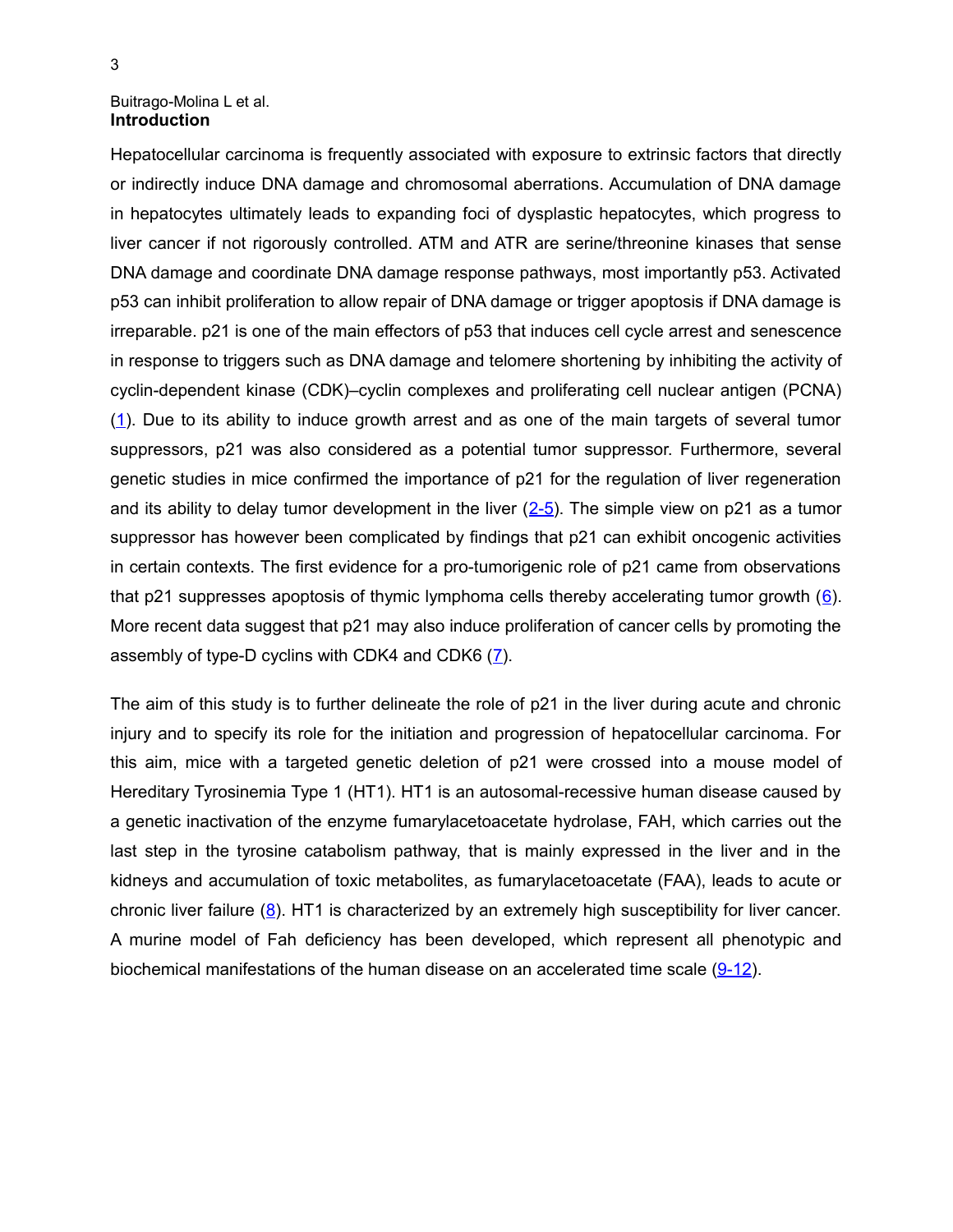### Buitrago-Molina L et al. **Materials and Methods**

*Mice:* C57Bl6-Fah<sup>Dexon5</sup> and C57Bl6-Cdkn1a<sup>tm1Ty1</sup>/J mice were crossed to generate *Fah<sup>+/-</sup>*/p21<sup>+/-</sup> breeders from which all *Fah<sup>-/-</sup>* and *Fah<sup>-/</sup>/p21<sup>-/-</sup>* animals used in these studies were derived. Drinking water was supplemented with NTBC at a concentration of 7.5 mg/ml. 2,5% percent of this normal dose was used for low-dose NTBC treatment.

*Survival curves:* Ten-week-old Fah-deficient mice were monitored for survival over the time after NTBC was reduced (2,5%) or withdrawn (0%). *Fah<sup>-/-</sup>* and *Fah/p21<sup>-/</sup>-* double knockout mice on 2,5% NTBC were followed for 400 days and *Fah/p21-/-* 0% NTBC for 90 days.

**Partial Hepatectomy:** Briefly, mice were narcotized with an intraperitoneal injection of Ketanest/Rompun solution and subjected to a midline incision. Left and median lobes of the liver were ligated and resected. After closing the peritoneal and skin wounds, mice recovered from anesthesia on a warming pad. Thirty-eight hours or 1 week after PH, mice were sacrificed and livers were collected.

*Immunoblotting:* Frozen liver tissue was homogenized using an ultraturax (10 sec) in cell lysis buffer (50mM Hepes, 50mM KCl, 50mM NaF, 5mM NaPPi, 1mM EDTA, 1mM EGTA, 5mM ßglycerophosphate, 1mM DTT, 1mM vanadate, 1% (v/v) NP40) containing Complete Protease Inhibitor mixture (Roche) and centrifuged for 10min at 16000xg. Protein concentration was measured using the Bio-Rad Protein Assay Dye Reagent and equal amounts of protein extracts were separated by SDS-PAGE and blotted to activated-PVDF membrane (Bio-Rad).

*Transaminase and bilirubin levels:* Mouse blood was collected from the orbital sinus in lithium heparin tubes (LH1.3, Sarstedt) and processed as per manufacturer instructions. Transaminase and bilirubin levels were measured using an Olympus AU 400 System.

*RNA isolation and semi-quantitative RT-PCR:* Total RNAs from liver tissue (n=4) were extracted by using the Qiagen RNAeasy kit. Transcriptor High Fidelity cDNA Synthesis kit (Roche) was utilized to synthetized cDNA. Sequences of PCR primers are provided by request.

*Statistical analysis:* Data are represented as mean ± SD. Data were analyzed by analysis of variance followed by Student's t-test to determine significance. p-values were considered statistically significant when  $p < 0.05$  (\*), 0.01 (\*\*) or 0.001 (\*\*\*).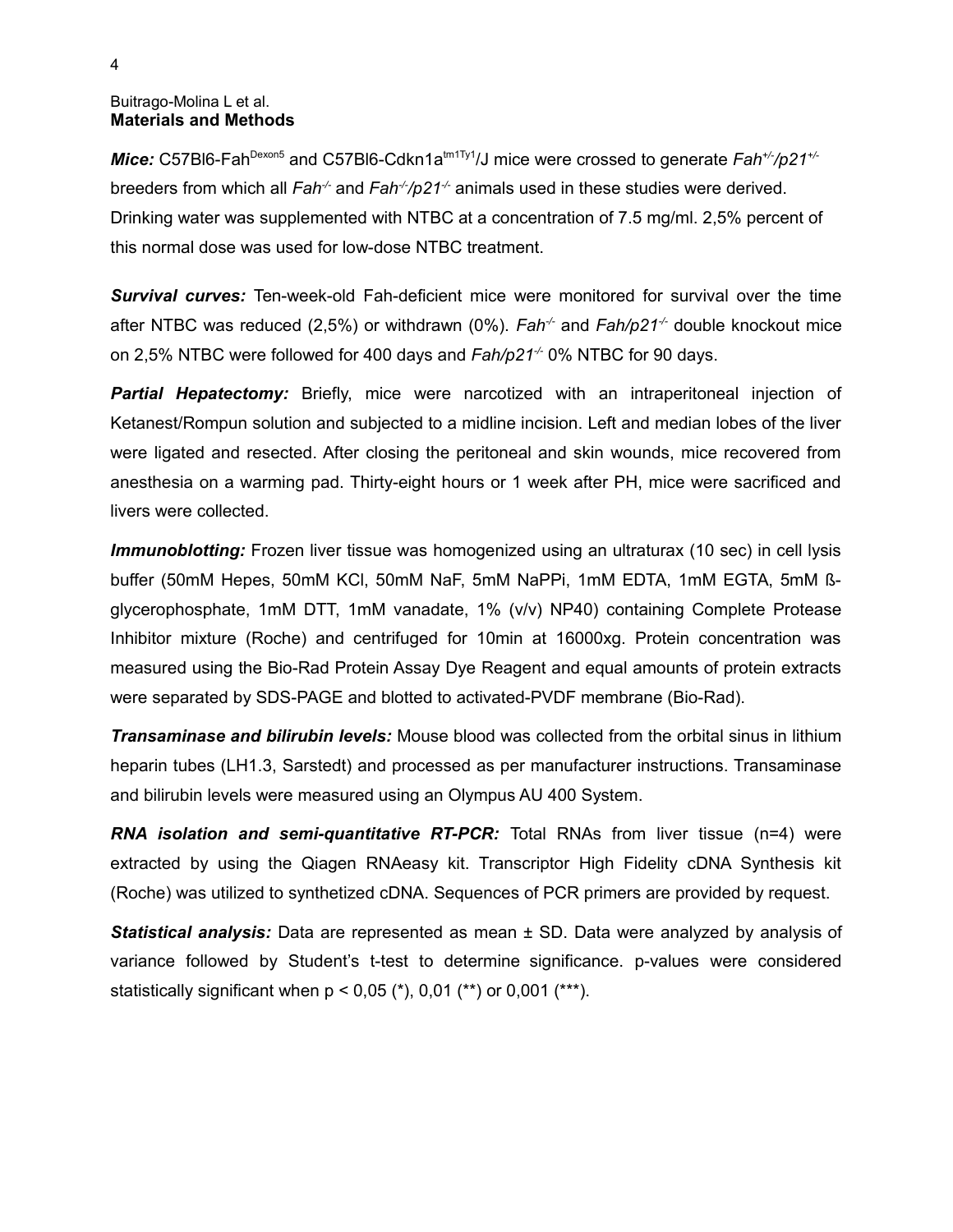#### Buitrago-Molina L et al. **Results**

## **Loss of p21 Permits Survival of Fah-Deficient Mice with Severe Liver Injury**

In order to determine the role of p21 in acute and chronic liver injury, *Fah<sup>-/-</sup>* and *Fah/p21<sup>-/-</sup>* mice in the C57BL/6 background were generated. Body weight of healthy double knockout mice on 100% NTBC treatment was lower compared to *Fah-/-* mice, however liver/body weight ratio was not significantly different and there was no overt morphologic or biochemical phenotype. Next, NTBC treatment was completely stopped to induce severe liver injury. Following NTBC withdrawal, mean survival of *Fah<sup>-/-</sup>* mice was around 32 days (n=20) until they eventually died from liver failure accompanied by progressive weight loss. In agreement with our previous observation with *Fah/p21-/-* mice in the 129S background [\(2\)](#page-13-4), double knockout mice survived the NTBC withdrawal for more than 4 months (n=20; p<0,0001) (Fig. 1A).

To further delineate the role of p21 in acute liver injury, mouse livers were collected 14 days after NTBC withdrawal. This time point was chosen because *Fah-/-* mice on 0% NTBC still had the same weight and overall health as mice on 100% NTBC despite hepatic dysfunction ([10\)](#page-13-6). As expected, histological examination revealed multiple small foci of necro-inflammation in *Fah-/* mice on 0% NTBC (Fig. 1B). Furthermore, a few scattered TUNEL-positive hepatocytes were detectable in these livers (Fig. 1B,E). A similar picture was evident in the surviving double knockout mice suggesting that loss of p21 did not significantly modulate acute FAA-induced liver injury in this early phase.

As expected, a strong activation of p21 and almost no Ki67 positive hepatocytes were seen in *Fah<sup>-/-</sup>* mice on 0% NTBC despite a clear induction of cyclin D (Fig. 1B, E). Loss of p21 caused continuous hepatocyte proliferation in mice on 0% NTBC, thereby allowing survival of these mice in line with our previous observation (Fig. 1A,B,E) [\(2\)](#page-13-4).

## **Loss of p21 Causes Rapid Tumor Development in Fah-Deficient Mice with Severe Liver**

## **Injury**

To study the role of the p21 signaling in severe FAA-induced liver injury at later time points, livers were analyzed 2 months after NTBC withdrawal. Histologic examination of the surviving mice revealed moderate to severe acinar inflammation and numerous ballooned and dysplastic hepatocytes (Fig. 1D). Biochemically liver injury measured by transaminase and bilirubin levels accordingly increased over time (Fig. 1C). Almost no TUNEL positive hepatocytes were detectable in any mouse on 0% NTBC (Fig. 1D,E).

In the absence of p21, proliferation of hepatocytes with DNA damage further increased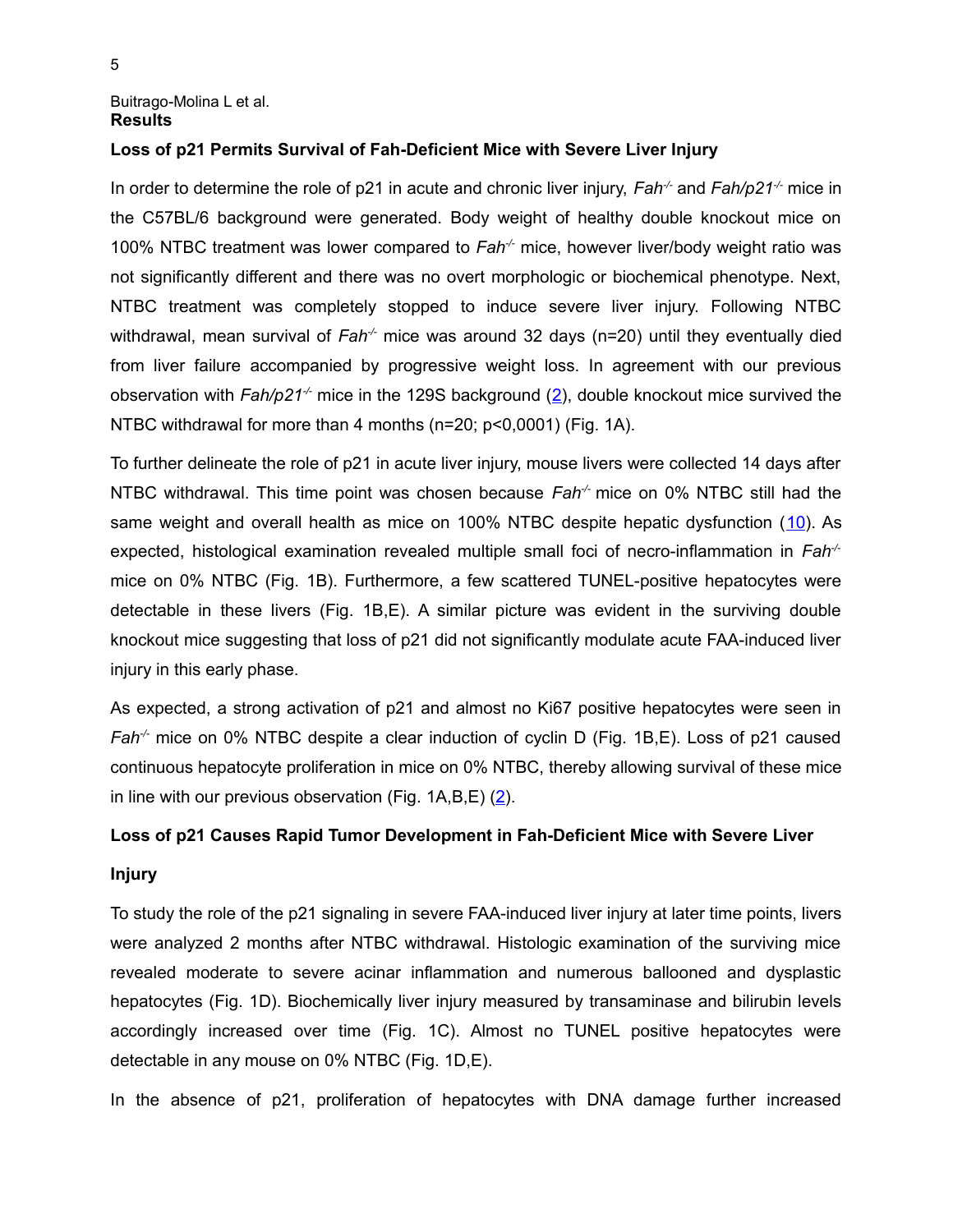compared to the earlier time point (Ki67 labeling index of 47% at 2 months compared to 14% at 14 days, p=0,005). In contrast, proliferation of hepatocytes was still markedly inhibited in the few surviving *Fah<sup>-/-</sup>* mice and almost no Ki67-labeled hepatocytes were detectable (n=4 out of 41 mice) (Fig. 1D,E). Similar results were obtained with BrdU as a DNA-synthesis marker and with phosphorylated histone H3 as a mitosis-specific marker (data not shown). In agreement with the proliferation assays, liver weight was significantly reduced in *Fah-/-* compared to *Fah/p21-/-* mice (p=0,01) (Fig. 1F). Interestingly however, the average hepatocyte cross-sectional area measured by β-catenin staining increased by 55% in *Fah-/-* mice suggesting a switch from proliferationbased liver regeneration to a regenerative process mediated by cell hypertrophy to at least partially compensate the strong p21-induced cell cycle arrest (Fig. 1E).

Due to the ongoing proliferation of hepatocytes with DNA damage, 85% of *Fah/p21-/-* mice (n=17) developed macroscopic detectable HCCs within 2-3 months. Interestingly, 25% of the few surviving *Fah-/-* mice (one out of four) also developed liver tumors despite the profound cell cycle arrest induced by p21 (Fig. 1F). Overall however, tumor incidence was significantly higher in the double knockout mice (p=0,006).

# **p21 is Required for Proliferation of Hepatocytes in Fah-Deficient Mice with Moderate Chronic Liver Injury**

To analyze the role of p21 in chronic liver injury and their potential involvement in cancer formation under moderate hepatocellular damage, mice were exposed to a reduced treatment regimen of NTBC (2,5%) for up to 12 months. This suboptimal treatment closely mimics the human liver disease leading to HCC formation in HT1 patients [\(10,](#page-13-6) [13\)](#page-14-0). *Fah<sup>-/-</sup>* and *Fah/p21<sup>-/-</sup>* mice survived the low dose NTBC treatment (Fig. 2A).

Three months following NTBC reduction, histological examination revealed only mild acinar inflammation (Fig. 2B). Transaminase and bilirubin levels were accordingly not significantly increased in both groups (Fig. 2C). In contrast to Fah-deficient mice on 0% NTBC, multiple proliferating hepatocytes were found in livers of *Fah<sup>-/-</sup>* mice on 2,5% NTBC treatment. In agreement with the Ki67 staining, cyclin D levels were elevated and p21 was only slightly induced (Fig. 2B,D,E). TUNEL staining did not reveal any apoptotic hepatocytes (Fig. 1B,D). Surprisingly, the number of Ki67-labeled hepatocytes was significantly reduced in livers of *Fah/p21<sup>-/-</sup>* mice under 2,5% NTBC treatment compared to *Fah<sup>-/-</sup>* mice (Fig. 2B,D). Similar results were obtained with BrdU as a DNA-synthesis marker and with phosphorylated histone H3 as a mitosis-specific marker (data not shown). Thus, proliferation-based liver regeneration was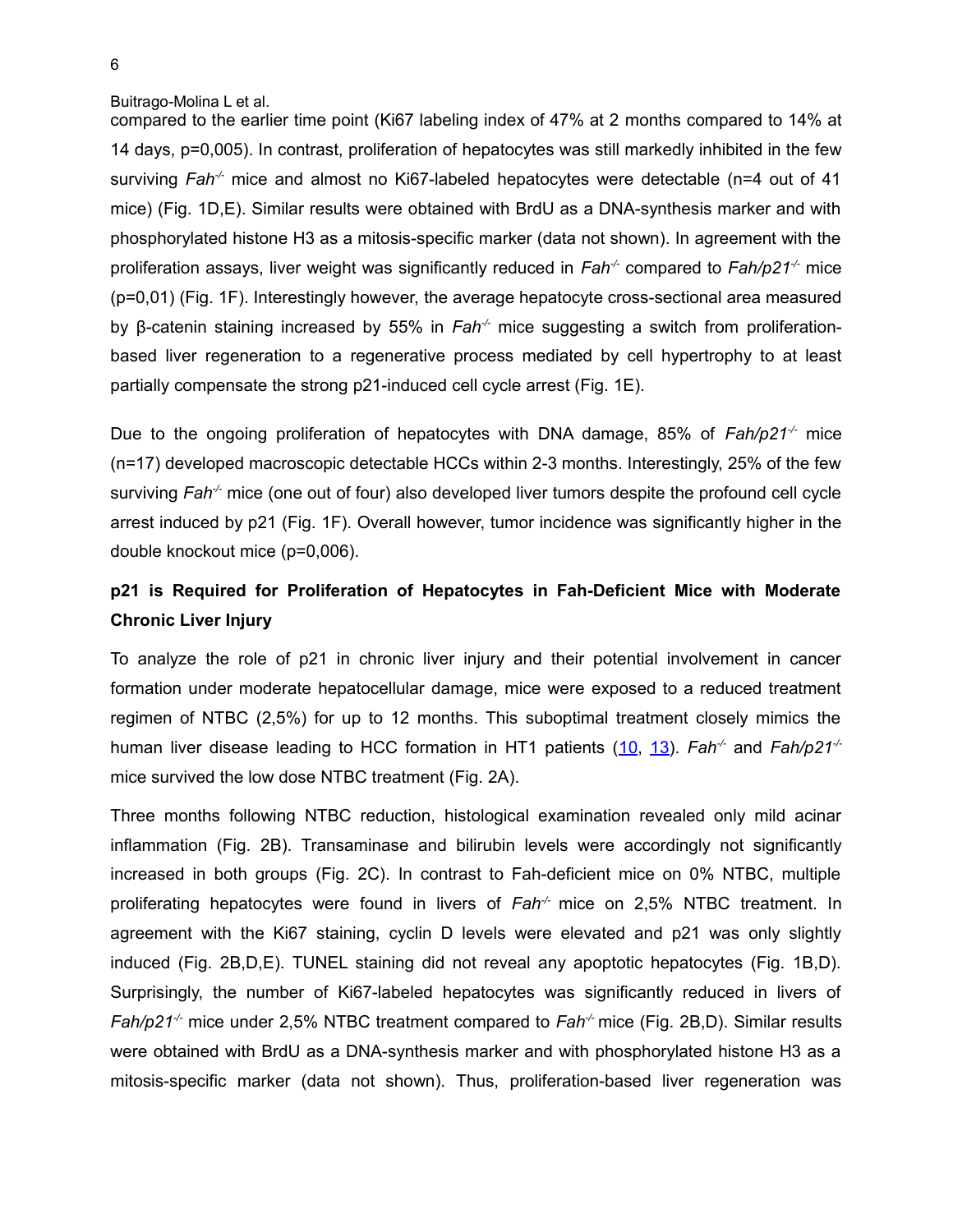unexpectedly impaired in p21-deficient livers suggesting loss of p21 may actually impair hepatocyte proliferation during chronic liver injury. Similarly to mice on 0% NTBC, hepatocyte cross-sectional area measured by β-catenin staining increased in *Fah-/-* mice (p=0,05).

### **Loss of p21 Impairs Tumor Development in Fah-Deficient Mice with Moderate Liver Injury**

To examine tumor onset and progression in *Fah<sup>-/-</sup>* and *Fah/p21<sup>-/-</sup>* mice under moderate chronic liver injury, livers of Fah-deficient mice were examined after 6, 9 and 12 months on 2,5% NTBC treatment. At 6 months, liver tumors were evident by macroscopic and histological examination in 50% of *Fah-/-* mice (n=10); tumor incidence increased over time reaching 76% after 9 months (n=20) and 100% after 12 months (n=20; Fig. 3A,B). Surprisingly, loss of p21 significantly delayed tumor development; no tumors were detectable after 6 (n=15) and 9 months (n=15) and only 50% of *Fah/p21<sup>-/-</sup>* mice developed liver tumors 12 months on 2,5% NTBC treatment (n=10, p=1,7E-2). Furthermore, *Fah-/-* livers displayed a significant greater number and size of tumors than *Fah/p21<sup>-/-</sup>* livers (Fig. 3C,D). In contrast to the findings described here, *Fah/p21<sup>-/-</sup>* mice in the 129S background still displayed a higher tumor incidence on 5% NTBC [\(2\)](#page-13-4). The background specific differences are most likely due to a higher sensitivity of  $Fah^2$  mice in the 129S background to NTBC reduction. Additionally, we cannot rule out that the higher tumor incidence in the 129S background might also be related to a general higher tumor susceptibility of these mice, epigenetic adaptations, which might occur in the backcrossed mice and/or cleanliness of the mouse facilities, which has been shown to significantly modulate hepatocarcinogenesis [\(14\)](#page-14-3).

Together these data indicate that loss of p21 dramatically accelerates tumor development in *Fah<sup>-/-</sup>* mice with severe liver injury, but surprisingly delays tumor development in mice with moderate liver injury.

## **Differential Regulation of Cell Cycle Related Genes in** *Fah-/-* **and** *Fah/p21-/-* **Mice**

FAA is a highly electrophilic compound, which induces DNA damage, mitotic abnormalities, chromosomal instability and ER stress *in vitro* and *in vivo* [\(15,](#page-14-2) [16\)](#page-14-1). To better understand how loss of p21 modulates the cellular stress response in Fah-deficient mice, microarray analysis was performed with mice on 0% and 2,5% NTBC before visible tumor nodules development and compared with their respective controls on 100% NTBC. First, transcriptional profiles from tumor prone mice (*Fah-/-* mice on 2,5% NTBC and *Fah/p21-/-* mice on 0% NTBC) and from *Fah-/-* mice were compared to profiles from healthy mice (*Fah<sup>-/-</sup>* and *Fah/p21<sup>-/-</sup>* mice on 100% NTBC) and *Fah/p21-/-* mice on 2,5% NTBC. KEEG Pathway analysis identified 334 genes significantly regulated. The most significant category modified in tumor prone mice was related to "cell cycle"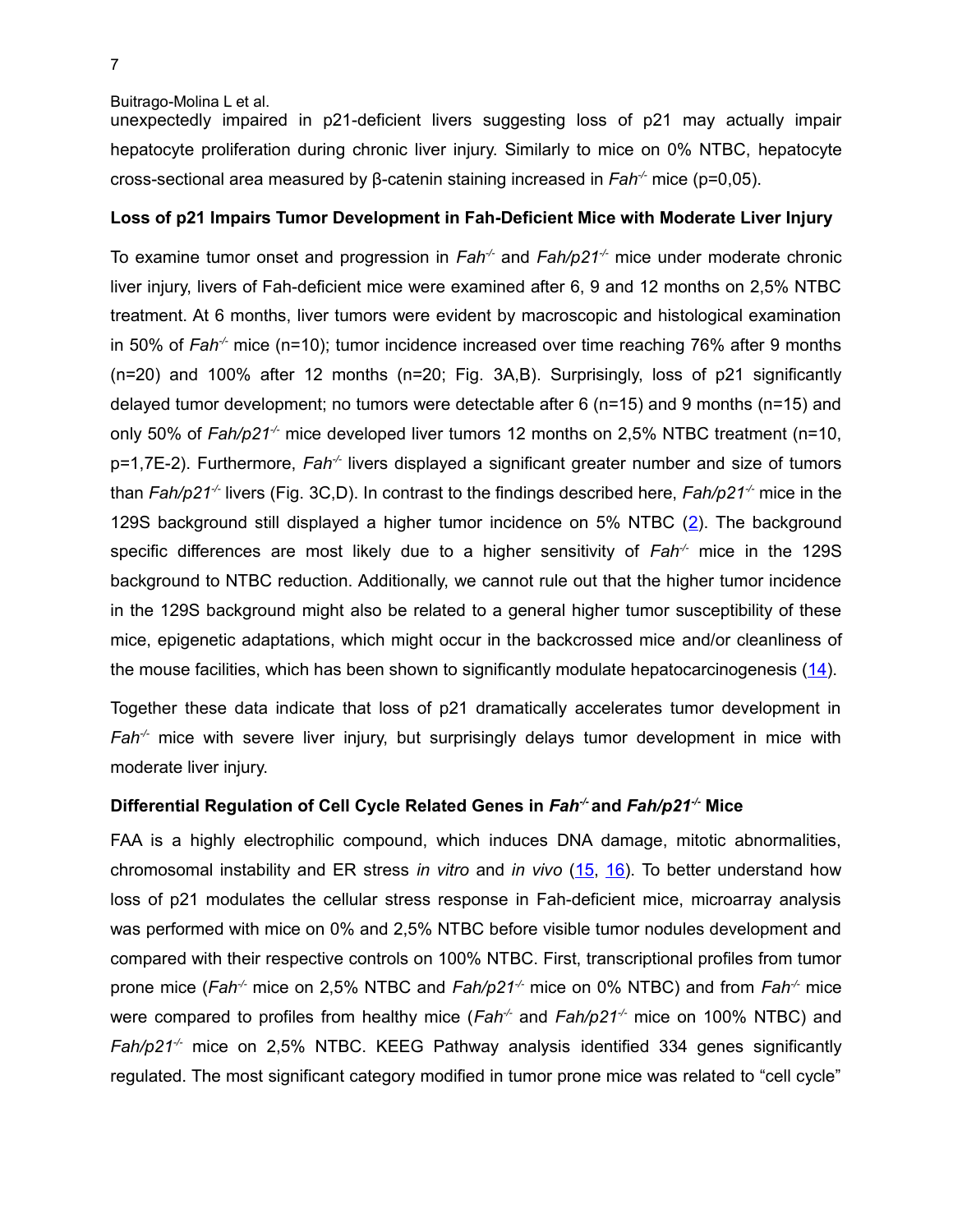(p=9,55E-5) followed by "DNA repair" (p=1,1E-3; Fig. 4A). Interestingly, direct comparison of gene expression from *Fah-/-* and *Fah/p21-/-* mice revealed a similar profile in tumor prone *Fah-/* mice on 2,5% NTBC, *Fah<sup>-/-</sup>* tumors and *Fah/p21<sup>-/-</sup>* mice on 0% NTBC mice. In contrast, the expression profiles of  $Fah/p21<sup>-/-</sup>$  mice with moderate liver injury (2,5% NTBC), in which liver regeneration was impaired and tumor development delayed, clustered with expression profiles from healthy mice (Fig. 4A). Together, the pathway analysis identified cell cycle related genes as modified by p21 and as most significantly associated with tumor development.

# **The Role of p21 for Hepatocyte Proliferation After Partial Hepatectomy Depends on Preexisting Liver Injury**

The above data strongly suggest that p21 differently modulates liver regeneration and hepatocarcinogenesis in mice with moderate and severe liver injury. To further analyze the role of p21 for hepatocyte proliferation, partial hepatectomies (PH) were performed.

First, the role of p21 was analyzed in  $p21^{+/-}$  and  $p21^{-/-}$  mice. Multiple Ki67 positive cells were clearly visible in  $p21^{+/-}$  and in  $p21^{/-}$  mice 38 hours after PH and there was now significant difference between both groups (Fig. 4B). Liver mass recovery monitored by body/liver weight ratio was slightly accelerated in  $p21<sup>-/-</sup>$  mice one week after PH (Fig. 4C). At this time point, almost no Ki67 positive cells were detectable in either group. Overall, there were only minor differences between knockout and WT hepatocytes suggesting that p21 does not play a major role for the initiation and termination of hepatocyte proliferation in healthy mice. Next, partial hepatectomies were performed with *Fah<sup>-/-</sup>* and *Fah/p21<sup>-/-</sup>* mice with preexisting liver injury. We have previously shown that *Fah<sup>-/-</sup>* mice on 0% NTBC do not survive PH due to the complete p21mediated block of hepatocyte proliferation [\(2\)](#page-13-4). Here, Fah-deficient mice 3 months on 2,5% NTBC with moderate liver injury were used. Surprisingly, hepatocyte proliferation following PH was markedly inhibited in Fah<sup>-/-</sup> mice in which basal liver regeneration before PH was not impaired (Fig. 4E). Importantly, the profound cell cycle arrest was associated with a strong induction of p21 (Fig. 4F). In contrast to *Fah<sup>-/-</sup>* mice, multiple Ki67 positive cells were clearly visible in Fah/p21<sup>+</sup> mice on 2,5% NTBC 38h after PH (Fig. 4E). Together, these data indicate that p21 has no lasting effect on liver regeneration in healthy mice after PH. In contrast, PH in mice with preexisting liver injury leads to a strong induction of p21, which subsequently impairs liver regeneration.

#### **Interaction of the mTOR and p21 Pathways Facilitates Tumor Development in the Liver**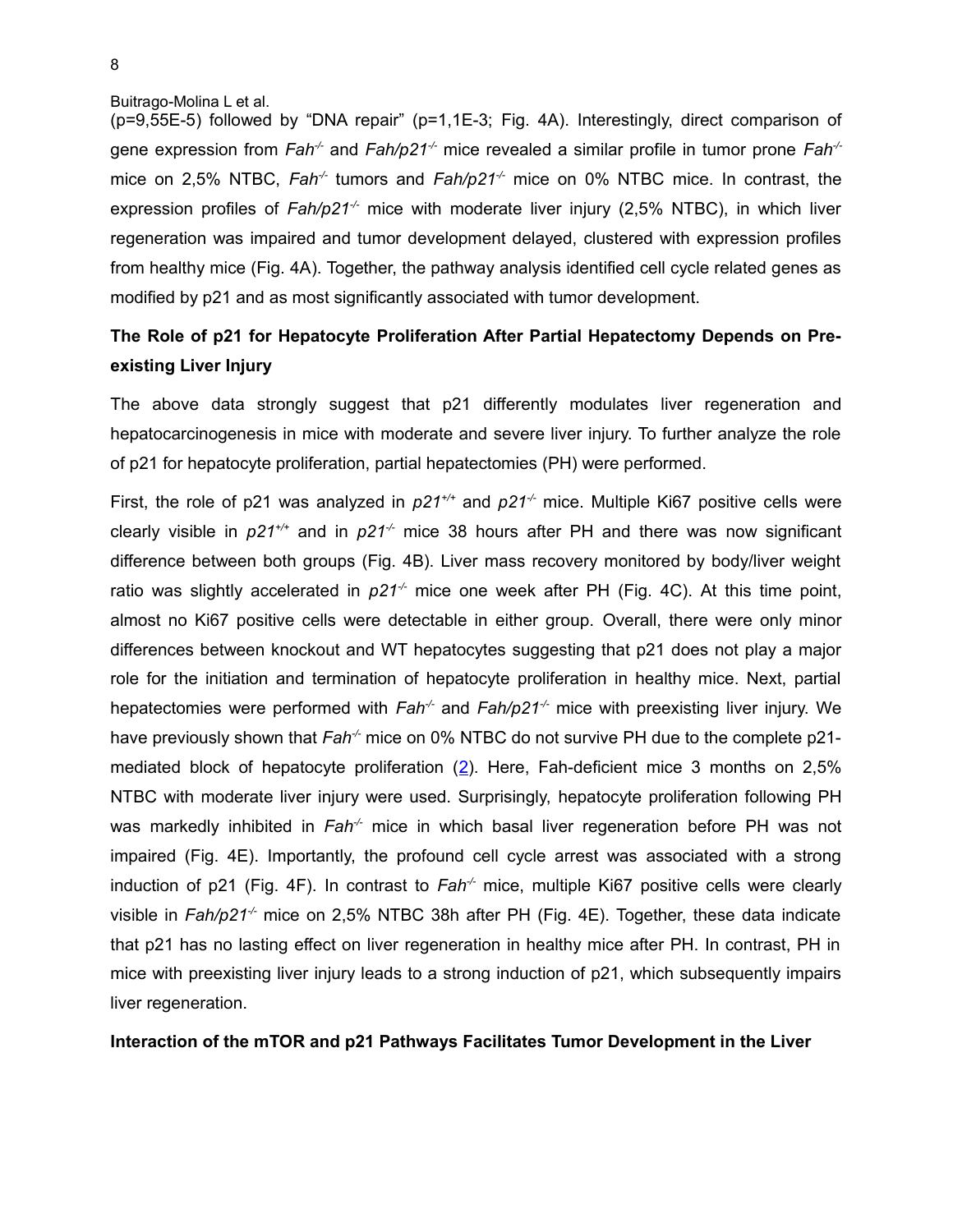Several molecular pathways, in particular MAPK and mTOR, have been implicated in hepatocarcinogenesis in previous clinical and experimental studies  $(3, 17, 18)$  $(3, 17, 18)$  $(3, 17, 18)$ . Interestingly, most of these pathways are also important for liver regeneration suggesting that they are likely candidates contributing to the "cell cycle" gene expression profile in tumor prone Fah-deficient mice. To determine the role of these pathways in Fah-deficient mice, activation of JNK/c-jun, ERK, p38 and mTOR was analyzed 14 days after NTBC withdrawal and three months on 2,5% NTBC. The activation of the JNK/c-jun, ERK and p38 stress kinases did not correlate to the phenotype of Fah-deficient mice (Fig. 5A). A strong activation of the mTOR pathway, as monitored by immunblot analysis of phosphorylated S6, was evident in *Fah<sup>-/-</sup>* and *Fah/p21<sup>-/-</sup>* mice on 0% NTBC. Similarly, a moderate phosphorylation/activation of S6 was seen in *Fah-/-* mice with moderate liver injury (2,5% NTBC). Interestingly however, S6 phosphorylation was significantly reduced by 50% in *Fah/p21<sup>-/-</sup>* mice on 2,5% NTBC, in which hepatocyte proliferation was reduced (n=6, p<0,05) (Fig. 5A,B). Moreover, reduction of NTBC induced an increase of 4-EPB1 protein levels in *Fah-*deficient mice albeit without significantly changing the ratio between the phosphorylated and non-phosphorylated protein.

Very recently, it has been shown that genotoxic and ER stress can inhibit mTOR activity in the liver through induction of Sestrin-2 [\(19,](#page-14-5) [20\)](#page-14-4). Here, a significant stronger induction of Sestrin-2 was evident in *Fah/p21<sup>-/-</sup>* mice 3 months after NTBC reduction (increase of 50%) (Fig. 5C) suggesting that loss of p21 leads to a compensatory activation of Sestrin-2, which subsequently inhibits mTOR activity. Moreover, Sestrin-2 has been shown to activate Nrf2 signaling in mouse livers by promoting p62-dependent autophagic degradation of Keap1 ([20\)](#page-14-4). Accordingly, microarray and RT-PCR analysis revealed a significant stronger activation of several known downstream targets genes of Nrf2 including HO-1, Nqo1 and GSTm4 in livers of *Fah/p21-/-* mice compared to *Fah-/-* mice (Fig. 5D,E).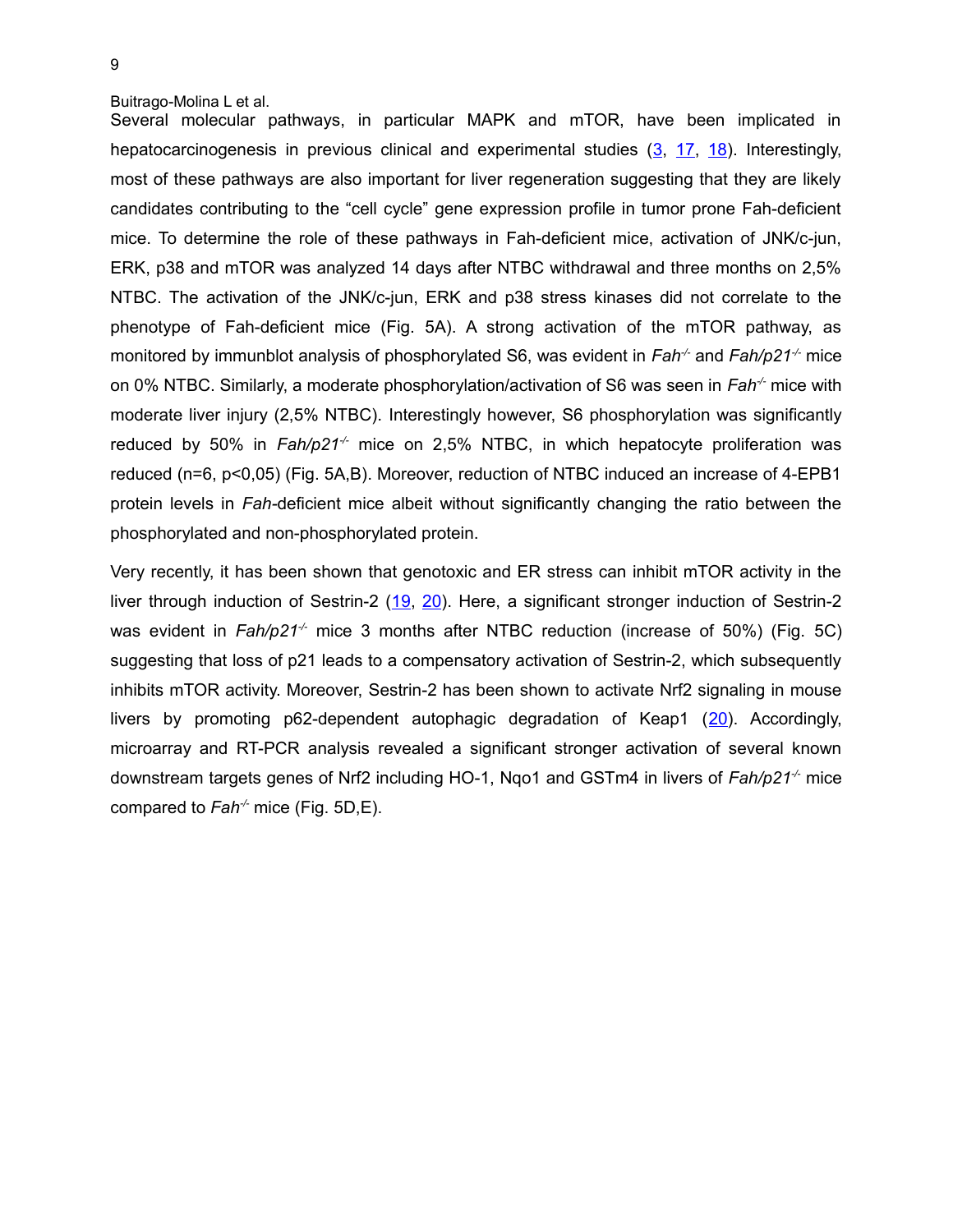#### Buitrago-Molina L et al. **Discussion**

Liver injury is often accompanied by severe DNA damage of hepatocytes, which leads to an activation of DNA repair pathways, including p53 and p21. Subsequent development of preneoplastic lesions and their progression to HCCs reflects the convergence of genetic and epigenetic defects that provoke dysregulation of pathways controlling cell cycle progression. Several previous studies have shown that p21 regulates liver regeneration and hepatocarcinogenesis. JNK1-dependent down-regulation of p21, for example, is required for proliferation of hepatocytes and tumor progression in chemically induced carcinogenesis ([3\)](#page-13-7). Similarly, we confirmed here our previous findings in Fah-deficient mice that loss of p21 permits proliferation of hepatocytes with severe DNA damage, which rapidly progress to dysplastic hepatocytes and HCCs [\(2\)](#page-13-4). These studies established p21 as a negative regulator of hepatocyte proliferation and as a tumor suppressor. Paradoxically however, we report here that hepatocyte proliferation was significantly reduced and, more importantly, tumor development was profoundly delayed in p21-deficient mice with moderate liver injury, which provides further insight into the complex regulation of cellular processes required for liver regeneration and tumor development. The late spontaneous tumor onset in p21-deficient mice and the rarity of p21 loss of function mutations in cancer already provided some evidence that p21 is not a classical tumor suppressor. Here, we provide evidence that loss of p21 may actually promote or delay tumor development in the same disease and the same organ depending on the degree of preexisting injury.

Previous studies and our own observation suggest that the ability of p21 to modulate liver tumor development is closely linked to its ability to control cell cycle progression of hepatocytes. Interestingly however, the role of p21 for liver regeneration appears to depend on the degree of liver injury and the strength of subsequent induction of p21. In healthy mice, p21 is not required for normal liver development and does not significantly affect initiation and termination of liver regeneration following PH. On the other hand, abundantly expressed transgenic p21 dramatically reduced hepatocyte cell cycle progression in an otherwise healthy and normal environment. Moreover, this function even overrides the powerful mitogenic signals induced by 70% PH [\(21\)](#page-14-8). Similarly, high levels of p21 in WT mice following extended PH or in Fah-deficient mice on 0% NTBC following 70% PH almost completely inhibit liver regeneration resulting in a dramatically increased mortality  $(2, 4)$  $(2, 4)$ . Here, we provide evidence that 70% PH induces to a strong and robust induction of p21 in mice with preexisting liver injury subsequently impairing liver regeneration. Together, these data indicate that the degree of overall (acute and chronic)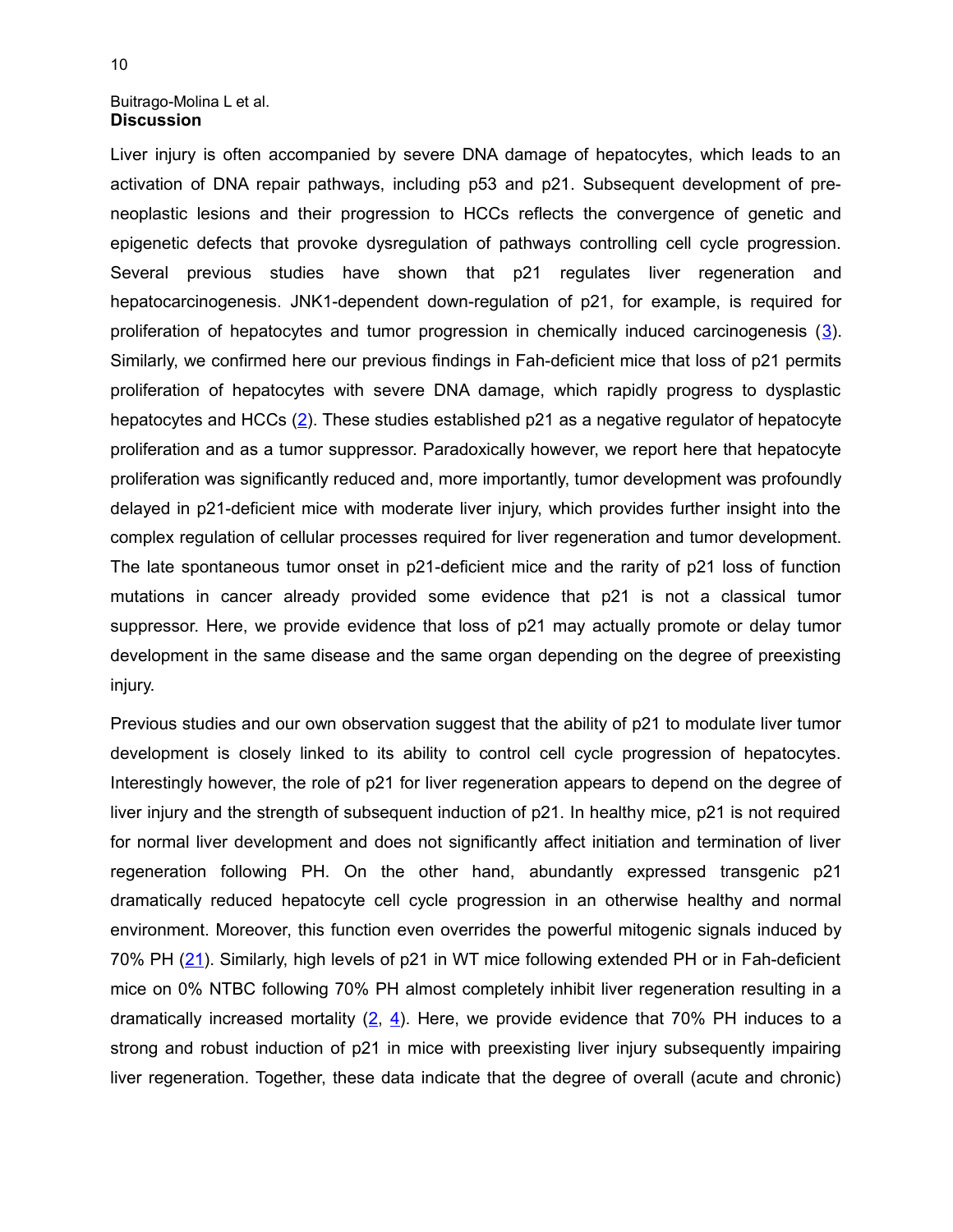liver injury determines the strength of p21 induction in the liver and subsequently its effect on hepatocyte proliferation.

Interestingly, gene set enrichment analysis revealed that proliferation-related genes were most significantly, differently regulated between tumor prone Fah-deficient mice and *Fah/p21-/-* mice on 2,5% NTBC suggesting that other mitogens might be affected by loss of p21. Factors that drive proliferation of hepatocytes and hepatocarcinogenesis in chronic liver injury are not yet completely understood. The mTOR pathway is increasingly recognized to regulate growth and proliferation of hepatocytes and tumor cells [\(11,](#page-13-9) [22-24\)](#page-14-11). In contrast to 4E-BP1, which appears to play only a minor role in mediating the effects of mTOR on mitogen-stimulated hepatocyte proliferation [\(23\)](#page-14-10), pharmacological and genetic studies revealed that specifically S6k1 promotes hepatocyte proliferation by regulating cyclin D1 promoter activity and mRNA levels in hepatocytes. Moreover, the biological importance of S6 ribosomal-mediated translation has been shown in adult mouse livers that have a conditionally deleted S6 gene and which fail to proliferate due to a block in cyclin E mRNA expression. Here, we observed a striking correlation between mTOR activation/S6 phosphorylation and hepatocyte proliferation/tumor development. Importantly, we have previously shown that activation of the mTOR pathway is required for proliferation of hepatocytes during FAA-induced liver injury. Moreover, pharmacological inhibition of mTOR signaling and specifically S6 phosphorylation impaired cell cycle progression of *Fah-/* hepatocytes following NTBC withdrawal and markedly suppressed liver regeneration and tumor development in *Fah/p21-/-* mice [\(11\)](#page-13-9). mTOR activity can be inhibited by multiple mechanism including nutrient limitations and DNA damage. Very recently, Sestrin-2 has been identified to suppress mTOR activity in the liver following genotoxic and ER stress ([19,](#page-14-5) [20\)](#page-14-4). Here, the strong compensatory induction of Sestrin-2 significantly inhibited mTOR activity thereby impairing baseline liver regeneration in *Fah/p21<sup>-/-</sup>* mice with moderate liver injury. Moreover, Sestrin-2 has also been to shown to activate Nrf2 in the liver  $(20)$ . Accordingly, a stronger activation of Nrf2 target genes was evident in livers of *Fah/p21<sup>-/-</sup>* mice. Nrf2 is a transcription factor, which regulates a battery of anti-oxidants and other cyto-protective genes in many tissues  $(25)$ . Importantly, we have previously shown a high mortality and accelerated tumor development in mice with a targeted deletion of Nrf2 in Fah-deficient mice  $(12)$ . Thus, our data suggest that the compensatory induction of Sestrin-2 does not only inhibit mTOR mediated hepatocyte proliferation, but also enhanced the Nrf2-regulated oxidative stress response thereby protecting mice against subsequent injury and tumor development.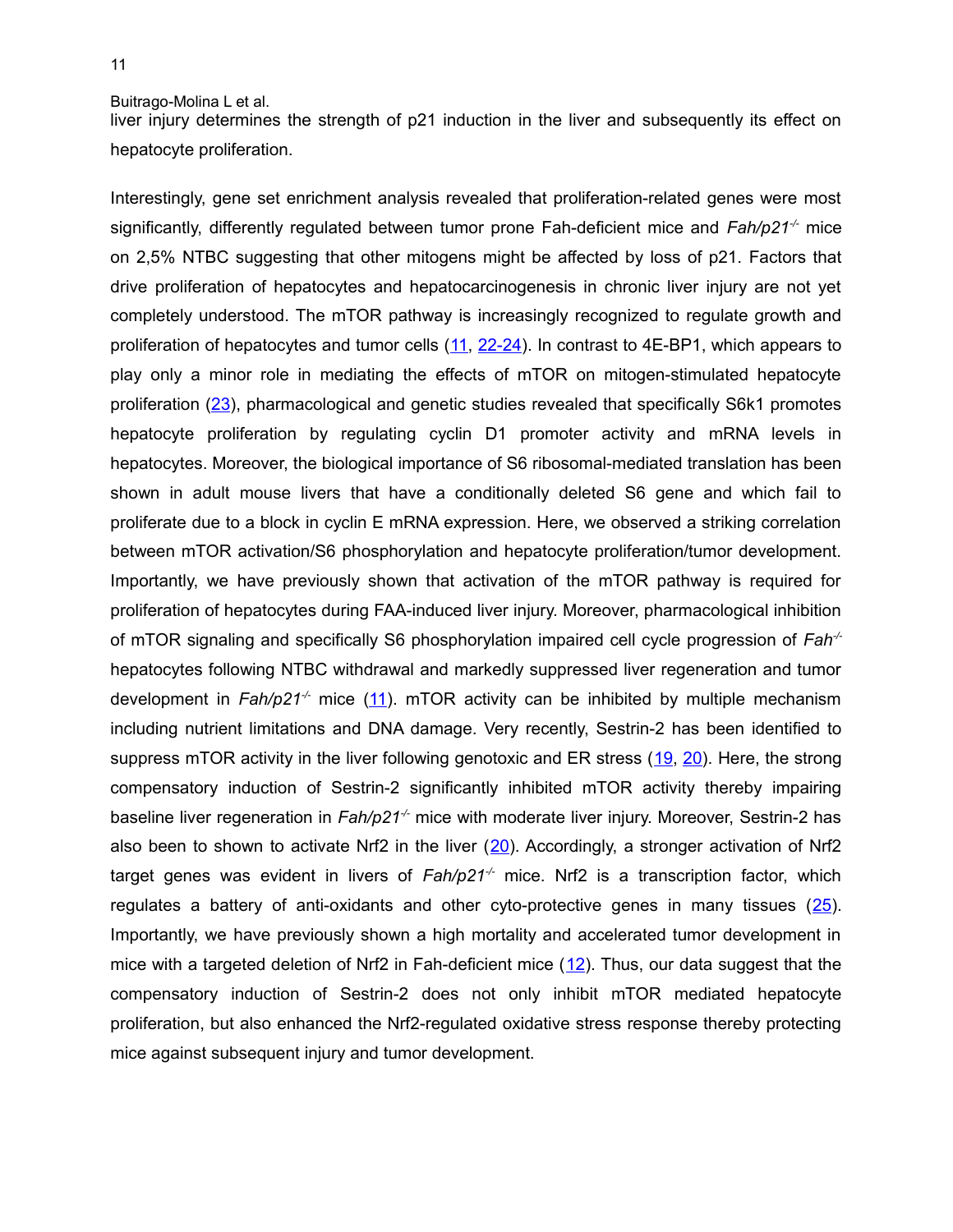In conclusion, we provide evidence that the degree of liver injury and the strength of p21 activation determine its effects on hepatocyte proliferation and hepatocarcinogenesis. Moreover, our data uncover a molecular link in the complex mTOR, Nrf2 and p53/p21-signaling network through activation of Sestrin-2, which can compensate for the loss of p21 in the liver during chronic injury.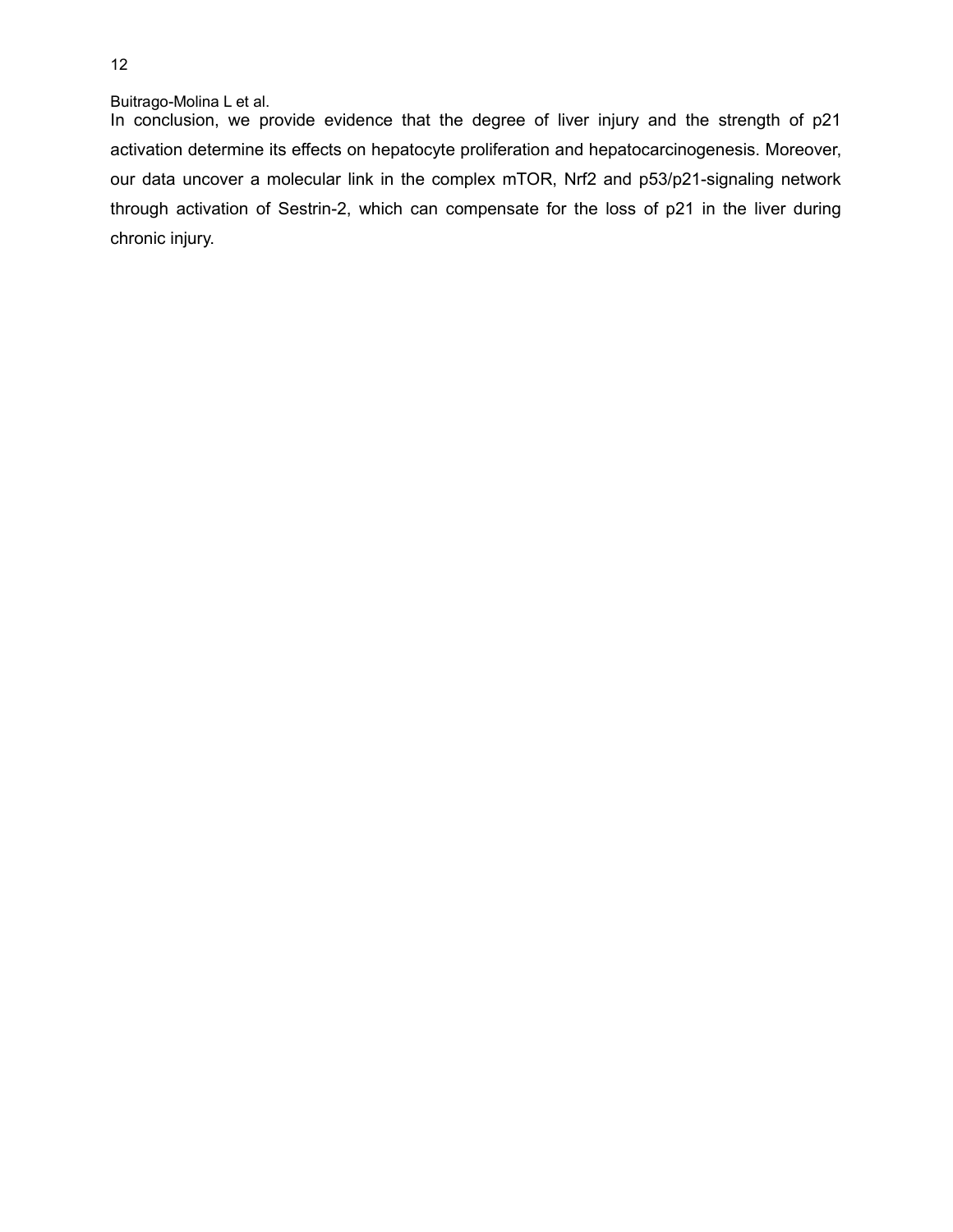### Buitrago-Molina L et al. **References**

<span id="page-13-5"></span>1. Choudhury AR, Ju Z, Djojosubroto MW, Schienke A, Lechel A, Schaetzlein S, Jiang H, et al. Cdkn1a deletion improves stem cell function and lifespan of mice with dysfunctional telomeres without accelerating cancer formation. Nat Genet 2007;39:99-105.

<span id="page-13-4"></span>2. Willenbring H, Sharma AD, Vogel A, Lee AY, Rothfuss A, Wang Z, Finegold M, et al. Loss of p21 permits carcinogenesis from chronically damaged liver and kidney epithelial cells despite unchecked apoptosis. Cancer Cell 2008;14:59-67.

<span id="page-13-7"></span>3. Hui L, Zatloukal K, Scheuch H, Stepniak E, Wagner EF. Proliferation of human HCC cells and chemically induced mouse liver cancers requires JNK1-dependent p21 downregulation. The Journal of clinical investigation 2008;118:3943-3953.

<span id="page-13-8"></span>4. Lehmann K, Tschuor C, Rickenbacher A, Jang JH, Oberkofler CE, Tschopp O, Schultze SM, et al. Liver Failure After Extended Hepatectomy in Mice Is Mediated by a p21-Dependent Barrier to Liver Regeneration. Gastroenterology 2012;143:1609-1619 e1604.

5. Albrecht JH, Poon RY, Ahonen CL, Rieland BM, Deng C, Crary GS. Involvement of p21 and p27 in the regulation of CDK activity and cell cycle progression in the regenerating liver. Oncogene 1998;16:2141-2150.

<span id="page-13-3"></span>6. De la Cueva E, Garcia-Cao I, Herranz M, Lopez P, Garcia-Palencia P, Flores JM, Serrano M, et al. Tumorigenic activity of p21Waf1/Cip1 in thymic lymphoma. Oncogene 2006;25:4128-4132.

<span id="page-13-2"></span>7. Liu Y, Yeh N, Zhu XH, Leversha M, Cordon-Cardo C, Ghossein R, Singh B, et al. Somatic cell type specific gene transfer reveals a tumor-promoting function for p21(Waf1/Cip1). The EMBO journal 2007;26:4683-4693.

<span id="page-13-1"></span>8. Grompe M. The pathophysiology and treatment of hereditary tyrosinemia type 1. Semin Liver Dis 2001;21:563-571.

<span id="page-13-0"></span>9. Grompe M, Al-Dhalimy M, Finegold M, Ou CN, Burlingame T, Kennaway NG, Soriano P. Loss of fumarylacetoacetate hydrolase is responsible for the neonatal hepatic dysfunction phenotype of lethal albino mice. Genes Dev 1993;7:2298-2307.

<span id="page-13-6"></span>10. Grompe M, Lindstedt S, al-Dhalimy M, Kennaway NG, Papaconstantinou J, Torres-Ramos CA, Ou CN, et al. Pharmacological correction of neonatal lethal hepatic dysfunction in a murine model of hereditary tyrosinaemia type I. Nat Genet 1995;10:453-460.

<span id="page-13-9"></span>11. Buitrago-Molina LE, Pothiraju D, Lamle J, Marhenke S, Kossatz U, Breuhahn K, Manns MP, et al. Rapamycin delays tumor development in murine livers by inhibiting proliferation of hepatocytes with DNA damage. Hepatology 2009;50:500-509.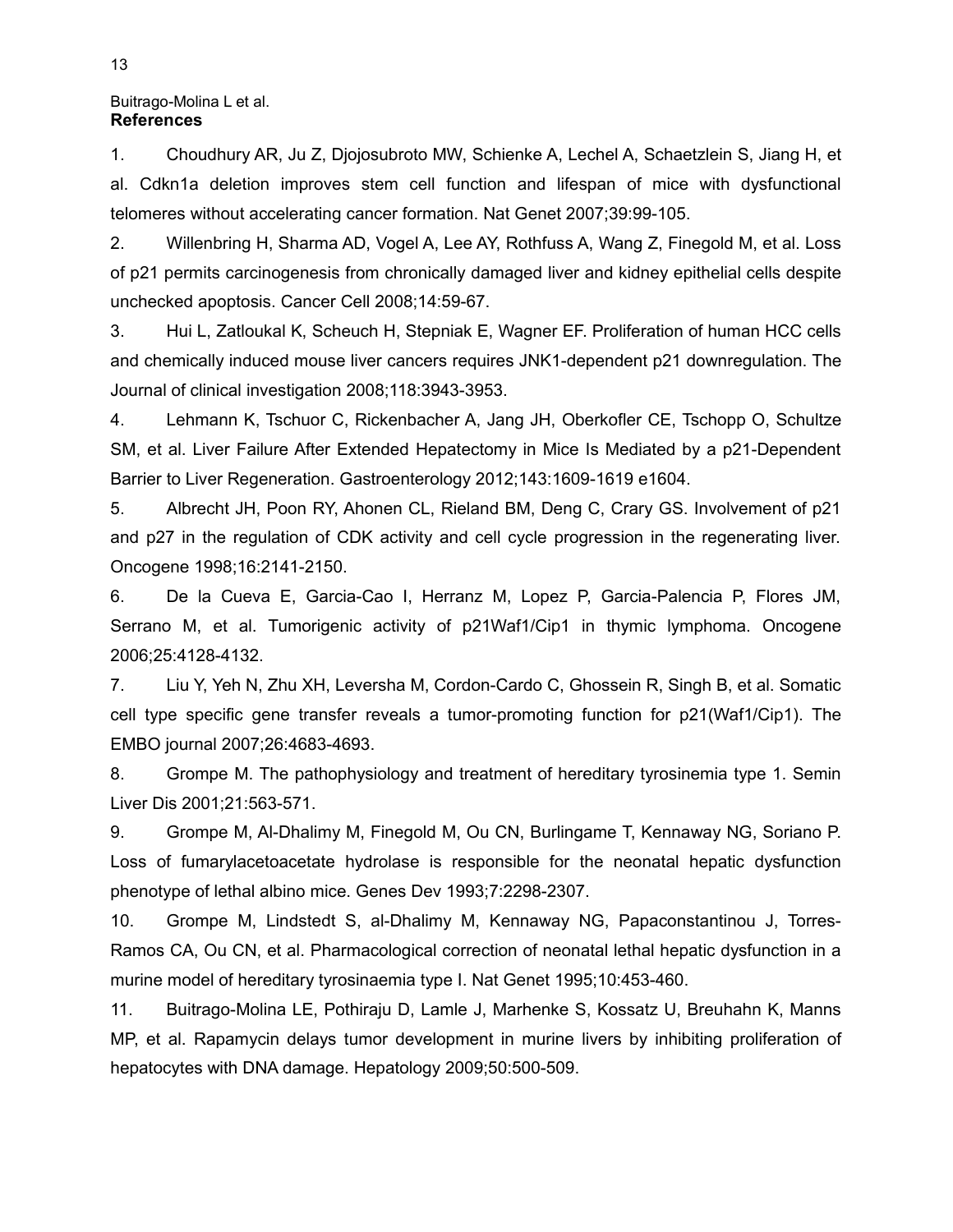<span id="page-14-9"></span>12. Marhenke S, Lamle J, Buitrago-Molina LE, Canon JM, Geffers R, Finegold M, Sporn M, et al. Activation of nuclear factor E2-related factor 2 in hereditary tyrosinemia type 1 and its role in survival and tumor development. Hepatology 2008;48:487-496.

<span id="page-14-0"></span>13. Al-Dhalimy M, Overturf K, Finegold M, Grompe M. Long-term therapy with NTBC and tyrosine-restricted diet in a murine model of hereditary tyrosinemia type I. Mol Genet Metab 2002;75:38-45.

<span id="page-14-3"></span>14. Dapito DH, Mencin A, Gwak GY, Pradere JP, Jang MK, Mederacke I, Caviglia JM, et al. Promotion of hepatocellular carcinoma by the intestinal microbiota and TLR4. Cancer Cell 2012;21:504-516.

<span id="page-14-2"></span>15. Jorquera R, Tanguay RM. Fumarylacetoacetate, the metabolite accumulating in hereditary tyrosinemia, activates the ERK pathway and induces mitotic abnormalities and genomic instability. Hum Mol Genet 2001;10:1741-1752.

<span id="page-14-1"></span>16. Zerbini C, Weinberg DS, Hollister KA, Perez AAR. DNA ploidy abnormalities in the liver of children with hereditary tyrosinemia type I. Correlation with histopathologic features. Am J Pathol 1992;140:1111-1119.

<span id="page-14-7"></span>17. Hui L, Bakiri L, Mairhorfer A, Schweifer N, Haslinger C, Kenner L, Komnenovic V, et al. p38alpha suppresses normal and cancer cell proliferation by antagonizing the JNK-c-Jun pathway. Nature genetics 2007;39:741-749.

<span id="page-14-6"></span>18. Sakurai T, He G, Matsuzawa A, Yu GY, Maeda S, Hardiman G, Karin M. Hepatocyte necrosis induced by oxidative stress and IL-1 alpha release mediate carcinogen-induced compensatory proliferation and liver tumorigenesis. Cancer Cell 2008;14:156-165.

<span id="page-14-5"></span>19. Budanov AV, Karin M. p53 target genes sestrin1 and sestrin2 connect genotoxic stress and mTOR signaling. Cell 2008;134:451-460.

<span id="page-14-4"></span>20. Bae SH, Sung SH, Oh SY, Lim JM, Lee SK, Park YN, Lee HE, et al. Sestrins Activate Nrf2 by Promoting p62-Dependent Autophagic Degradation of Keap1 and Prevent Oxidative Liver Damage. Cell Metabolism 2013;17:73-84.

<span id="page-14-8"></span>21. Wu H, Wade M, Krall L, Grisham J, Xiong Y, Van Dyke T. Targeted in vivo expression of the cyclin-dependent kinase inhibitor p21 halts hepatocyte cell-cycle progression, postnatal liver development and regeneration. Surg Oncol Clin N Am 1996;5:215-229.

<span id="page-14-11"></span>22. Espeillac C, Mitchell C, Celton-Morizur S, Chauvin C, Koka V, Gillet C, Albrecht JH, et al. S6 kinase 1 is required for rapamycin-sensitive liver proliferation after mouse hepatectomy. The Journal of clinical investigation 2011;121:2821-2832.

<span id="page-14-10"></span>23. Jiang YP, Ballou LM, Lin RZ. Rapamycin-insensitive regulation of 4e-BP1 in regenerating rat liver. J Biol Chem 2001;276:10943-10951.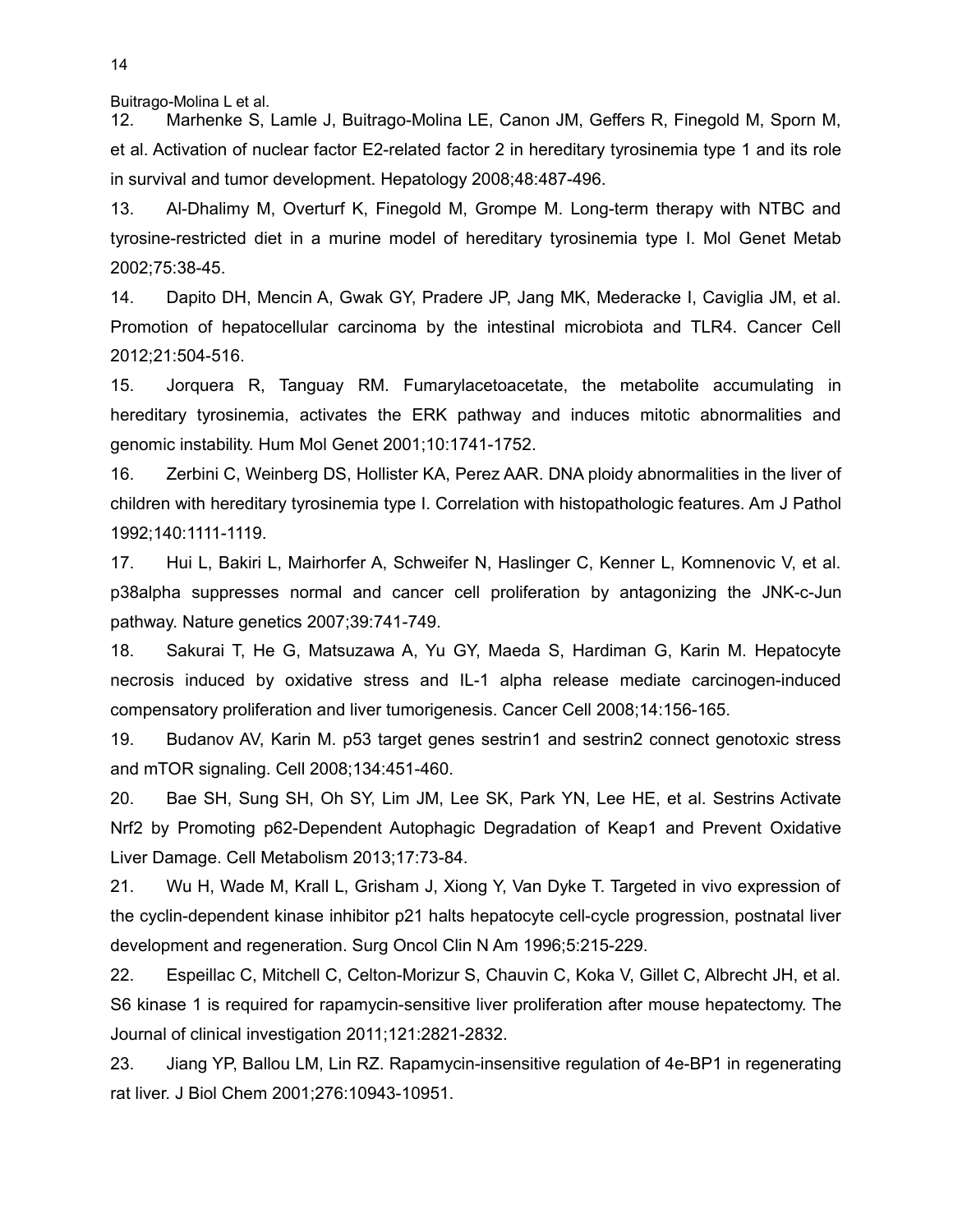24. Volarevic S, Stewart MJ, Ledermann B, Zilberman F, Terracciano L, Montini E, Grompe M, et al. Proliferation, but not growth, blocked by conditional deletion of 40S ribosomal protein S6. Science 2000;288:2045-2047.

<span id="page-15-0"></span>25. Moi P, Chan K, Asunis I, Cao A, Kan YW. Isolation of NF-E2-related factor 2 (Nrf2), a NF-E2-like basic leucine zipper transcriptional activator that binds to the tandem NF-E2/AP1 repeat of the beta-globin locus control region. Proc Natl Acad Sci U S A 1994;91:9926-9930.

# **Acknowledgment**

This work was supported by the Wilhelm-Sander-Stiftung (to A.V.), the Deutsche Krebshilfe (Max-Eder Grant to A.V.) and the Deutsche Forschungsgemeinschaft (TRR-77 (Liver Cancer – From Molecular Pathogenesis to Targeted Therapies) to A.V. and the Cluster of Excellence REBIRTH II (Regenerative Biology and Reconstructive Therapies) (to A.V.)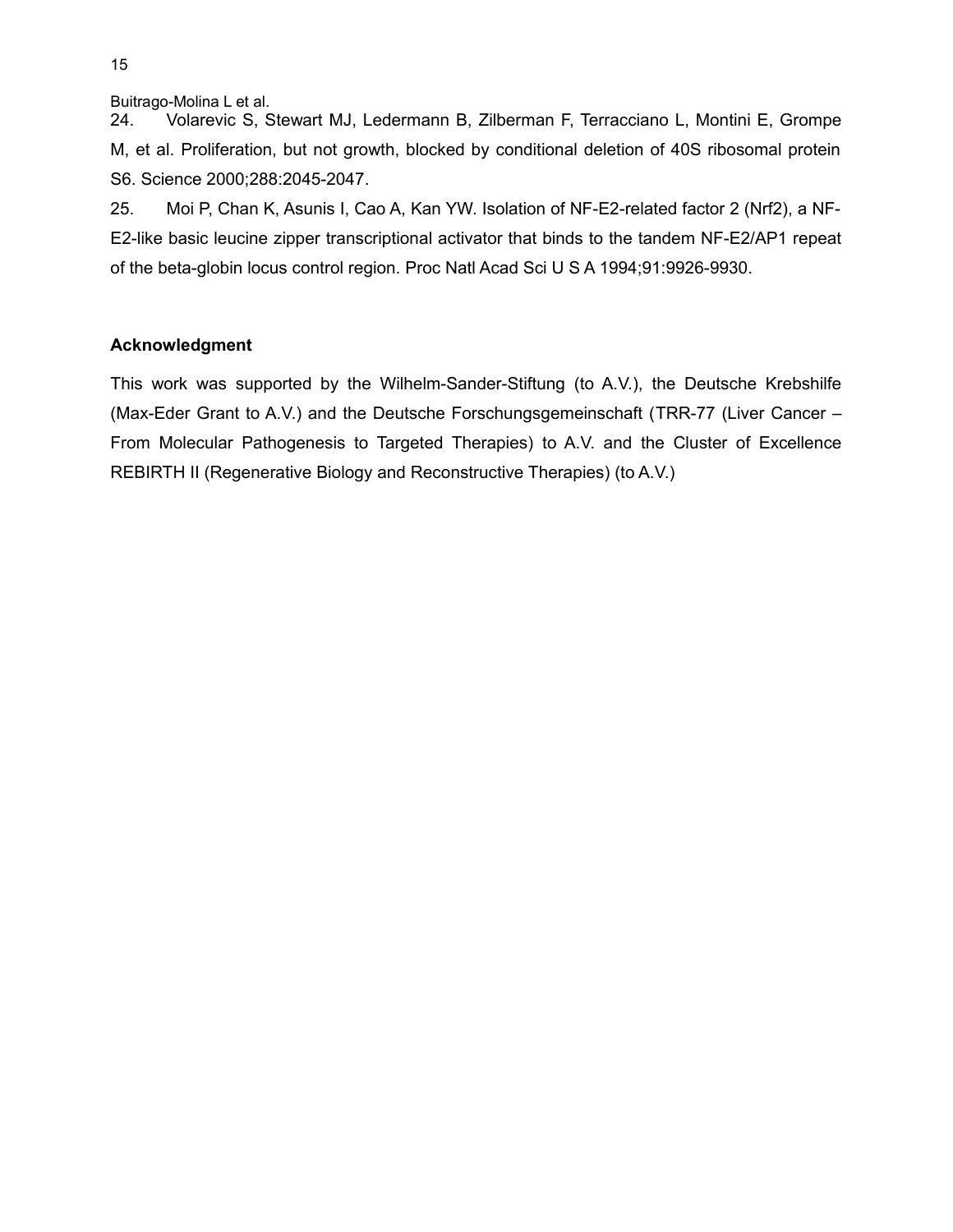Buitrago-Molina L et al. **Figure 1**

# **Loss of p21 Allows Survival of Fah-Deficient Mice with Severe Liver Damage, but Accelerates Hepatocarcinogenesis**

**A** Kaplan-Meyer survival curves of *Fah<sup>-/-</sup>* (n=20) and *Fah/p21<sup>-/-</sup>* (n=20) mice on 0% NTBC. **B-F** Eight-week old *Fah<sup>-/-</sup>* and *Fah/p21<sup>-/-</sup>* mice were on 0% NTBC for 14d or 2 months and compared with their 100% NTBC counterparts. **B** Representative H&E, TUNEL, Ki67 and p21 immunohistochemistry. **C** GOT and bilirubin levels were significantly increased after NTBC withdrawal, especially in  $Fah/p21<sup>-/-</sup>$  mice. **D** Representative photographs of livers and the indicated immunohistostainings from mice on 0% NTBC for 2 months. **E** Quantification of TUNEL and Ki67 positive hepatocytes. Western blots of total liver lysates from pooled samples (n=4) and hepatocyte size. **F** Tumor incidence and liver weight from *Fah<sup>-/-</sup>* and *Fah/p21<sup>-/-</sup>* mice on 0% NTBC.

# **Figure 2**

# **p21 is Required for Proliferation of Hepatocytes with DNA Damage**

**A** Kaplan-Meyer survival curves of *Fah-/-* and *Fah/p21-/-* mice on 2,5% NTBC treatment. **B-F** *Fah-/-* and *Fah/p21-/-* mice were 3 months on 2,5% NTBC and compared with their 100% NTBC counterparts. **B** Representative pictures of indicated immunohistostainings. **C** Blood serum GOT and bilirubin levels. **D** Quantification of TUNEL and Ki67 positive hepatocytes. **E** Western blots of total liver lysates from pooled samples (n=4). **F** Hepatocyte size.

# **Figure 3**

# **Loss of p21 Delays Tumor Formation in Fah-Deficient Mice with Moderate Liver Damage**

**A-D** *Fah-/-* and *Fah/p21-/-* mice were treated with either 100% or 2,5% NTBC for 6, 9 and 12 months. **A** Representative photographs of livers at indicated time points. Surprisingly, loss of p21 delayed tumor development in Fah-deficient livers. **B** Graphs representing tumor incidence and liver weight of Fah-deficient mice at different time points. Interestingly, only 50% of *Fah/p21-/* mice exhibited tumors at 12 months. **C-D** Scatter plots displaying size of tumors and tumor numbers in Fah-deficient livers at indicated time points.

# **Figure 4**

**The Role of p21 for Liver Regeneration After Partial Hepatectomy Depends on Overall Liver Injury**